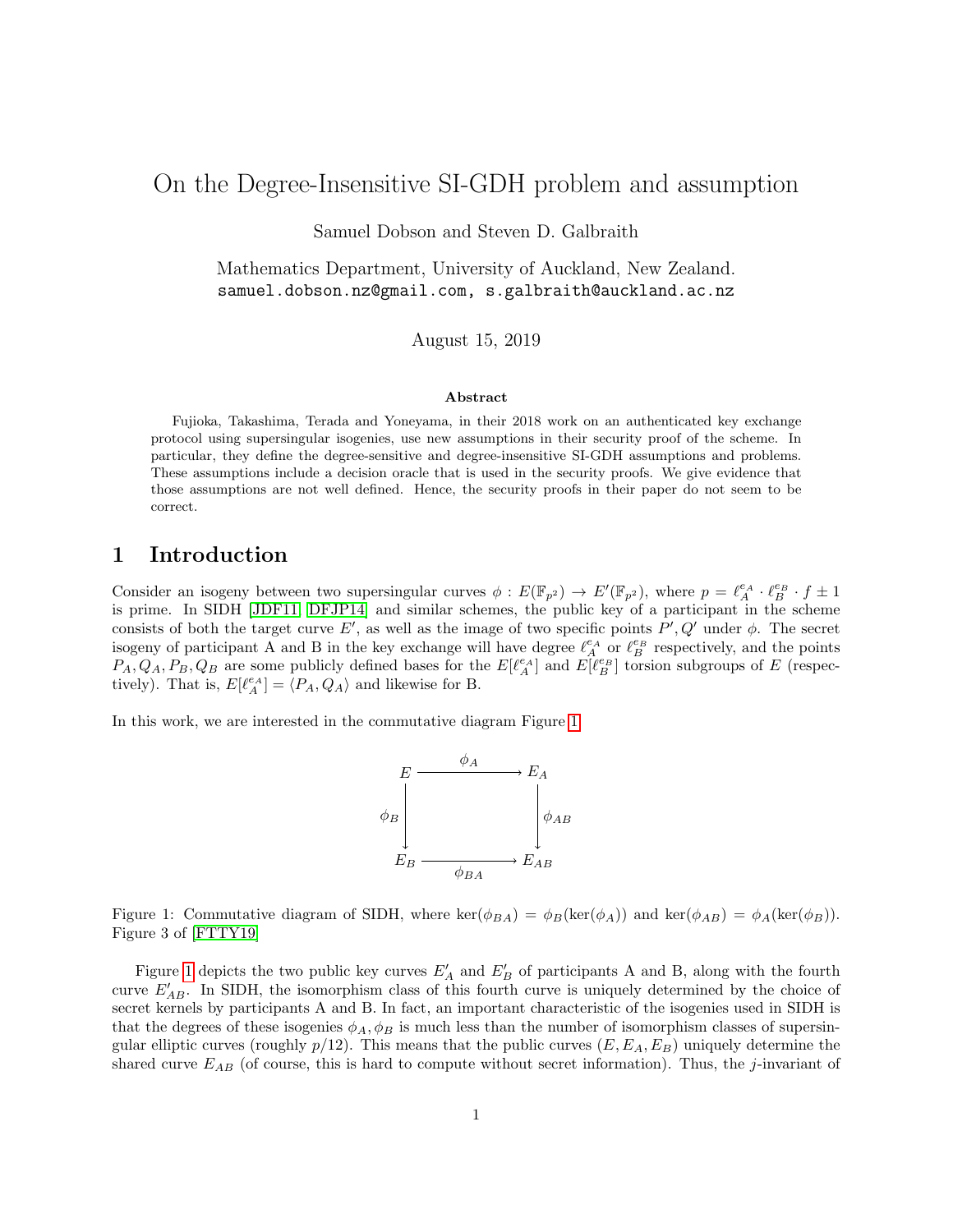the final curve produced by both parties will function as a shared secret. Throughout the remainder of this paper, we shall define  $i \in \{A, B\}$  to represent one participant in the protocol, and  $\overline{i} \in \{B, A\}$  to represent the other  $(\tilde{i} = A \text{ iff } i = B)$ . The participants provide images of basis points so that their counterpart can efficiently compute the curve  $E_{AB}$  - the public key points  $P'_i = \phi(P_i)$  and  $Q'_i = \phi(Q_i)$  allow the isogenies to be "composed", giving  $\phi'_{AB}$  from  $\phi'_{B}$  and similarly for A.

If isogenies of larger degree are allowed to be used, then eventually (the isomorphism class of)  $E_{AB}$  is no longer uniquely determined by  $E_A$  and  $E_B$ . The natural question we will be investigating in this short note, directly related to the degree-insensitive oracle of [\[FTTY19\]](#page-6-2), is whether the additional provision of torsion generator images provide enough additional restriction to uniquely define  $E_{AB}$ .

#### 1.1 Acknowledgements

We thank Katsuyuki Takashima for his helpful feedback and comments.

## 2 Definitions and conjectures

In the ensuing discussion, we shall work with the finite field  $\mathbb{F}_{p^2}$  for a fixed prime p. We shall begin by defining various sets which will be used in the subsequent discussion. The first, is the set of triples

$$
PK_i = \{ (E', P', Q') \mid E' \text{ supersingular}, P', Q' \in E'(\mathbb{F}_{p^2}), \langle P', Q' \rangle = E'[\ell_{\overline{i}}^{\mathcal{C}_{\overline{i}}}] \}
$$
(1)

Note that this definition is completely independent of any isogeny from  $E$  to  $E'$ .

We then define the sets of valid SIDH public keys. There are two important cases which correspond respectively to the degree-sensitive and degree-insensitive SI-GDH problems [\[FTTY19\]](#page-6-2). The first is the exact case described above:

$$
PK_i^{ds} = \{ (E', P', Q') \mid \exists \phi : E \to E', P' = \phi(P_i), Q' = \phi(Q_i), \deg \phi = \ell_i^{e_i} \}
$$
(2)

The second case is similar, but the restriction on the degree of  $\phi$  is loosened:

$$
PK_i^{di} = \{ (E', P', Q') \mid \exists \phi : E \to E', P' = \phi(P_{\overline{i}}), Q' = \phi(Q_{\overline{i}}), \deg \phi = \ell_i^m, m \in \mathbb{Z}^+ \}
$$
(3)

As we shall soon discuss, in the first of these two sets, the degree uniquely determines the  $\phi$  for each tuple. In the second case, however, it is one of our main conjectures that the  $\phi$  are not uniquely determined by the triples in  $PK_i^{di}$ .

Now that we have defined these three sets, we shall define corresponding "SIDH square" sets. The first of these is the weakest case:

$$
\chi = \{ (pk_A, pk_B, j(E')) \mid pk_A \in PK_A, pk_B \in PK_B, E'(\mathbb{F}_{p^2}) \text{ supersingular} \}
$$
 (4)

Then we have the degree-sensitive and degree-insensitive restricted versions of this set:

$$
\chi^{ds} = \{ (pk_A, pk_B, j(E_{AB})) \mid pk_A \in PK_A^{ds}, pk_B \in PK_B^{ds},
$$
 there exists a supersingular elliptic curve  $E_{AB}$  and isogenies between  $pk_A$ ,  $pk_B$ ,  $E_{AB}$  which

satisfy the conditions in Figure [1](#page-0-0)}

$$
\chi^{di} = \{ (pk_A, pk_B, j(E_{AB})) \mid pk_A \in PK_A^{di}, pk_B \in PK_B^{di},
$$
  
there exists a supersingular elliptic curv

there is a supersingular elliptic curve  $E_{AB}$ and isogenies between  $pk_A, pk_B, E_{AB}$  which satisfy the conditions in Figure [1](#page-0-0)}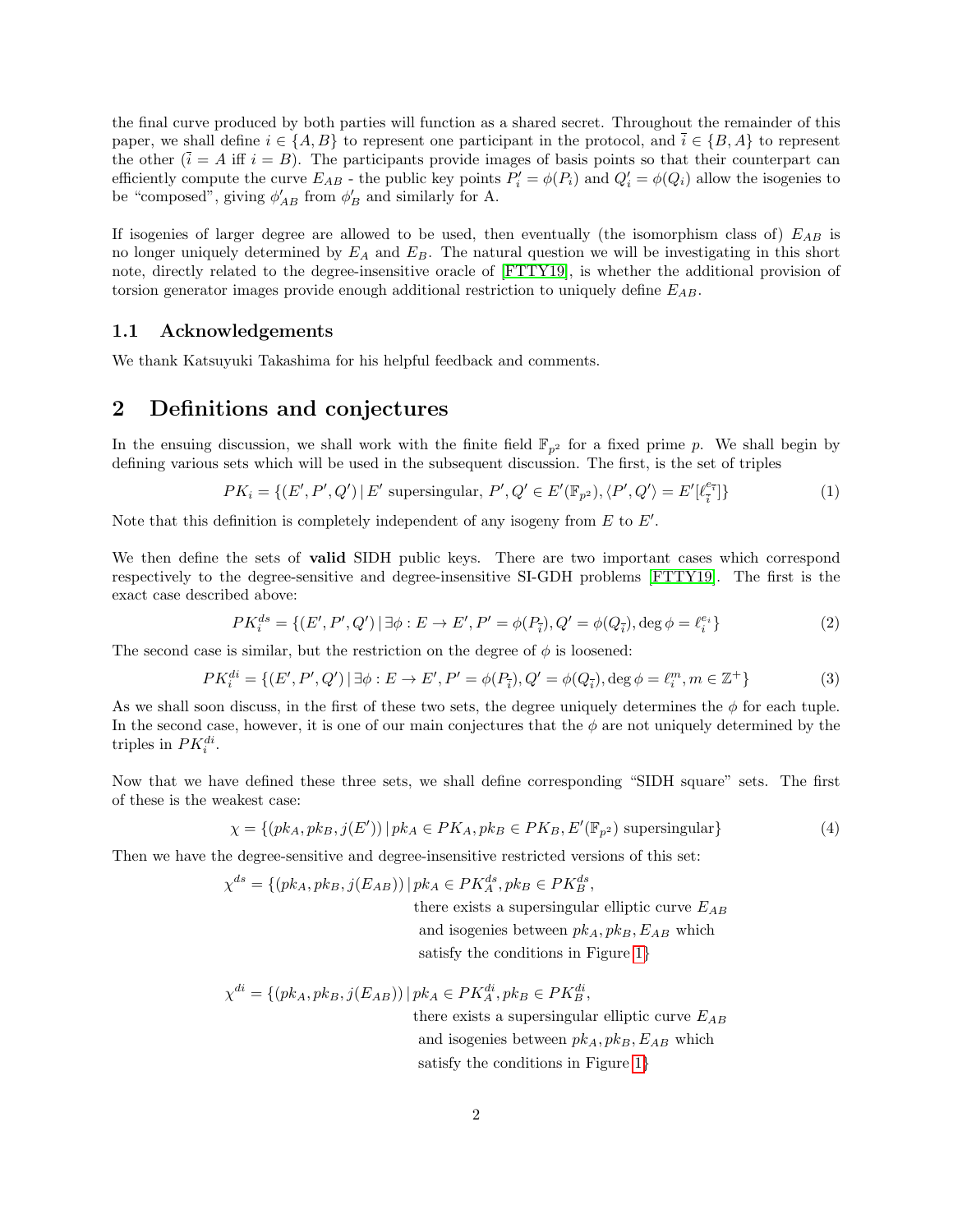These two sets both correspond to valid SIDH squares in the two different settings, with the second simply loosening the restriction on the degrees -  $\deg \phi_A = \deg \phi_{BA} = \ell_A^m$  for any integer m, and  $\deg \phi_B = \deg \phi_{AB} = \ell_B^n$  for any integer *n*.

Fujioka et al. [\[FTTY19\]](#page-6-2) use an oracle in their security proof which distinguishes between the set  $\chi$ , and the set of all **valid** public key tuples and final j-invariants  $\chi^{ds}$  or  $\chi^{di}$  which fit a commutative diagram as in the scheme above. We conjecture, though, that in the degree-insensitive case,  $\chi = \chi^{di}$  - that is, all possible pairs of basis points on all possible supersingular elliptic curves, and all final shared j-invariants, can be reached by a suitable choice of degree-insensitive  $\phi_A$  and  $\phi_B$ . The aim of this short note is to give some evidence for this conjecture.

Fujioka et al. hints toward this problem, stating

Therefore, as an extreme possible case, any tuple of supersingular elliptic curves  $(E_A, E_B, E_{AB})$ might form the commutative diagram in [Figure [1\]](#page-0-0), that is, any tuple of such curves would be true instances in the hypothetical case. We cannot exclude such possibility from our present knowledge of the di-SI-GDH problem.

We conjecture a much stronger result, however. We proceed in two stages. In the first, we will give evidence that all possible public key tuples  $PK_i$  of such schemes can arise as valid public key tuples (when considering all possible choices of  $\phi_i$ ). This is Conjecture [1.](#page-2-0)

<span id="page-2-0"></span>Conjecture 1.  $PK_i = PK_i^{di}$ 

We then give evidence that, given any two such public key tuples  $pk_A \in PK_A, pk_B \in PK_B$ , and for any choice of supersingular curve  $E'$ ,  $(pk_A, pk_B, j(E')) \in \chi^{di}$ . In other words, any supersingular j-invariant is a valid shared secret and may be produced in a degree-insensitive key exchange with those keys. This is because the loosened restriction on the degree of the isogenies  $\phi_i$  is not enough to uniquely determine the isomorphism class of the fourth curves  $E_{AB}$ , there exist many different isogenies with different kernels which produce the same public key tuples. This is summarised in Conjecture [2.](#page-2-1)

<span id="page-2-1"></span>Conjecture 2.  $\chi = \chi^{di}$ 

### 3 Uniqueness of isogenies from public keys

In the SIDH protocol, the public keys used by each participant uniquely determine the secret isogenies used [\[MP19\]](#page-6-3), and thus also the shared secret (although this is, of course, hard to compute without the secret knowledge).

We now show that even in the degree-insensitive case, if one participant uses an isogeny of the correct degree, the public keys uniquely determine the shared secret.

<span id="page-2-2"></span>Lemma 1. In the degree-insensitive case, if participant i uses an isogeny of the correct (degree-sensitive) degree,  $\deg \phi_i = \ell_i^{e_i}$ , then  $j(E_{AB})$  is uniquely determined regardless of  $\deg \phi_i$ .

*Proof.* Without loss of generality, assume that it is participant B who uses an isogeny  $\phi_B$  of correct degree. Refer to Figure [2.](#page-3-0) As usual, we have an elliptic curve E along with a chosen  $\ell_B^{e_B}$ -torsion basis  $P_B, Q_B$ .  $\phi_B$ thus has kernel  $\langle K = P_B + \alpha Q_B \rangle$  for some  $\alpha$ . Suppose that we have two isogenies  $\phi_A, \phi'_A : E \to E_A$  such that

$$
P' = \phi_A(P_B) = \phi'_A(P_B)
$$
  $Q' = \phi_A(Q_B) = \phi'_A(Q_B)$ 

Denote the kernels of these maps by  $G_A$ ,  $G'_A$  respectively (so clearly  $E/G_A \cong E/G'_A$ ). Now irrespective of which isogeny participant A used, B will compute the isogeny  $\phi_{AB}$  with kernel

$$
\ker \phi_{AB} = \langle P' + \alpha Q' \rangle
$$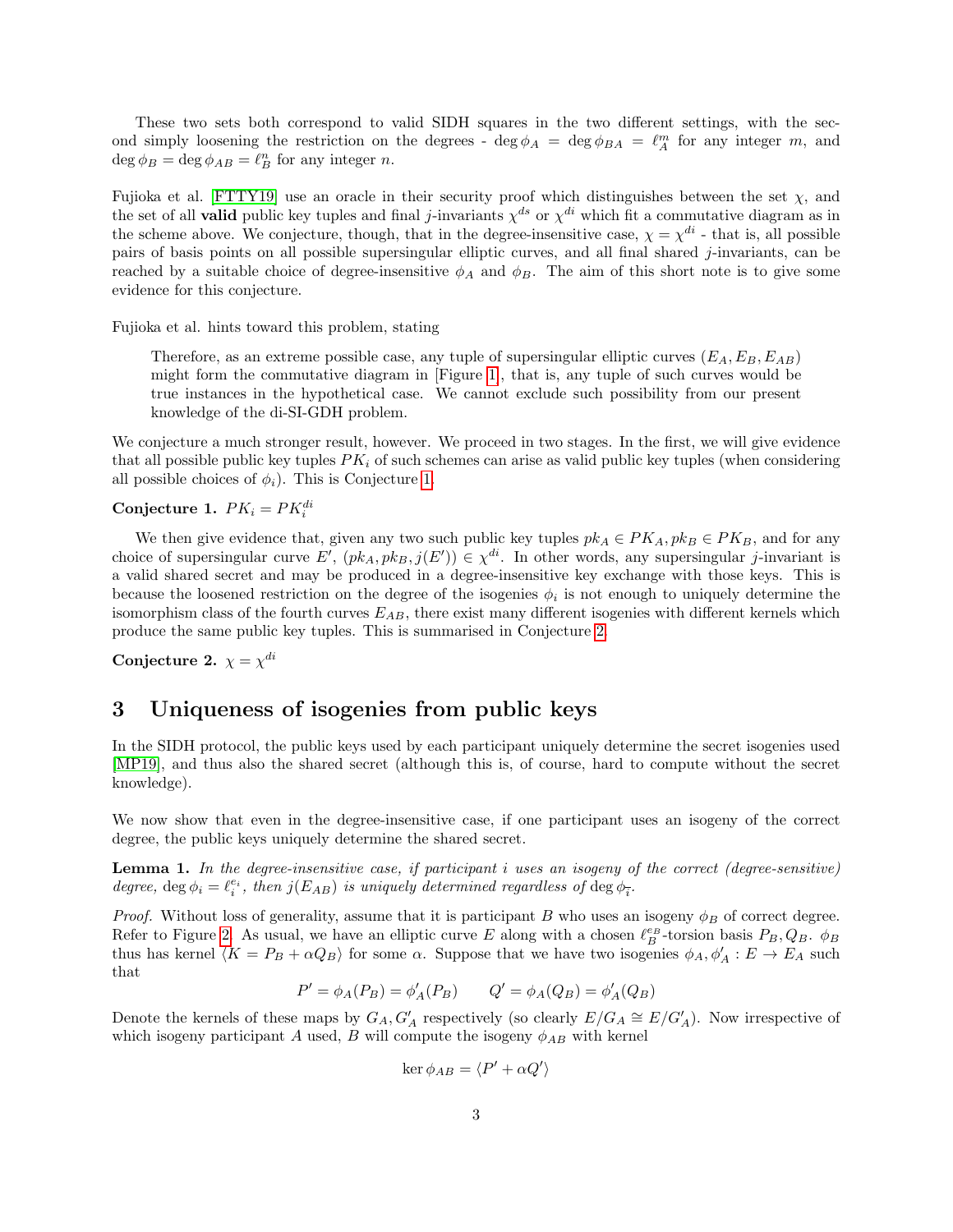And thus  $E_{AB}$  is uniquely determined (up to isomorphism)

$$
E/\langle \ker \phi_B, G_A \rangle \cong E/\langle \ker \phi_B, G'_A \rangle \cong E_{AB}
$$



<span id="page-3-0"></span>Figure 2: Commutative diagram of Lemma [1,](#page-2-2) where  $\ker(\phi_{BA}) = \phi_B(\ker(\phi_A))$ ,  $\ker(\phi'_{BA}) = \phi_B(\ker(\phi'_A))$  and  $\ker(\phi_{AB}) = \phi_A(\ker(\phi_B)) = \phi'_A(\ker(\phi_B)).$ 

We thus require, for Conjecture [2,](#page-2-1) that both isogenies be of arbitrary-power degree, it is not sufficient for only one to be degree-insensitive.

#### 4 Weil pairing restriction

As discussed in [\[GV18\]](#page-6-4), following from Proposition 8.2 of Silverman [\[Sil09\]](#page-6-5), the Weil pairing invokes the condition that, for an isogeny  $\phi : E \to E'$ ,

$$
e_N(\phi(P), \phi(Q)) = e_N(P, Q)^{\deg(\phi)}\tag{5}
$$

Where  $N = \ell_B^{e_B}$ . This is a simple additional condition that can be applied to distinguish between  $\chi$  and the  $\chi^{ds}$  or  $\chi^{di}$  in some cases. In many cases, such as those we will see in Section [5,](#page-3-1) this in fact provides no extra restriction on  $\chi$  when deg( $\phi$ ) can be arbitrary powers of 2. In some cases where it does, though, this additional restriction can be incorporated easily into the definition of  $\chi$  above, limiting the possible public key tuples. Then, we consider a distinguisher between this new  $\chi$  and the set of valid public keys/j-invariants in exactly the same manner. We thus ignore it for the sake of simplicity, merely observing that the pairing is easily computed.

### <span id="page-3-1"></span>5 Experimental evidence

#### 5.1 All public key tuples are valid

In this section we exhibit the experimental evidence we have collected for Conjecture [1.](#page-2-0)

In the case that  $p = 2^3 3^2 - 1 = 71$ , we have shown using MAGMA, that using arbitrary 2-isogenies, we can reach any pair of points  $P,Q$  which generate  $E[3^2]$  on any elliptic curve in the isogeny graph (up to isomorphism). There are exactly 3888 unique ordered tuples of points P, Q on each elliptic curve  $E(\mathbb{F}_{p^2})$ such that both P and Q have order  $3^2$ , and  $\langle P,Q \rangle = E[3^2]$ . In order to accomodate for isomorphism classes

 $\Box$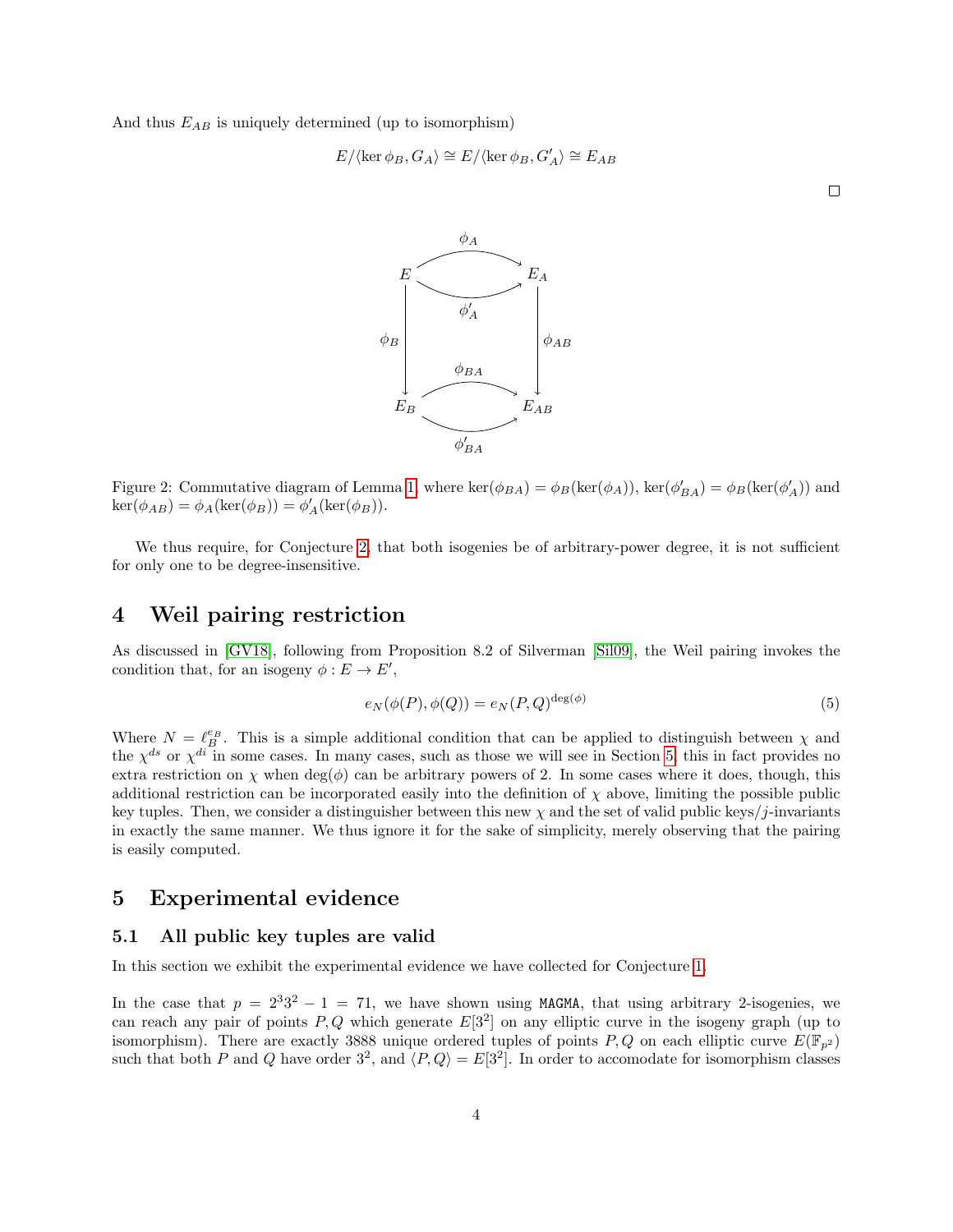of the curves, one particular representative curve was (arbitrarily) chosen for each j-invariant. Then, for all subsequent curves with the same  $j$ -invariant found by the algorithm, the isomorphism to the representative curve was computed and used to translate the points to this original curve. This allowed for removal of duplicates public key tuples. We found that all 3888 unique ordered pairs on all 7 isogenous supersingular curves were reached from the starting  $P, Q$  on the curve with j-invariant 0.

We have also verified this result with high probability on a larger case, where  $p = 2^2 3^3 - 1 = 107$ , in which case there are exactly  $648 \times 486 = 314,928$  possible ordered pairs P, Q on each supersingular elliptic curve E, generating  $E[3^3]$ . We allowed our simulation to run until the points reached on the curve with jinvariant 94 totalled 314, 673, which is approximately 99.92% of the expected total number of points. Due to the probabilistic nature of the algorithm, the discovery of new pairs of points decreases rapidly as the number of duplicates increases, so we decided to end the simulation early (after a total of 20 million 2-isogenies had been traversed in the supersingular isogeny graph), deciding that this was overwhelming evidence that all points were likely reachable as in the smaller case. We see no reason that these results would not extend to supersingular curves over finite fields of any choice of p as required by the assumption.

In both of these cases, the Weil pairing imposes no extra restriction on the validity of a randomly chosen pair of linearly independent points for each choice of isogeny. Observe that for  $N = 3^2$ , 2 has order 6 modulo 9, and for  $N = 3^3$ , 2 has order  $18 = \varphi(3^3)$ , so there is no apparent theoretical reason why not all choices would be valid, and we observe this in practice.

#### 5.2 All *-invariants are valid given any public keys*

We now discuss Conjecture [2.](#page-2-1) Clearly Conjecture [2](#page-2-1) relies on Conjecture [1,](#page-2-0) because if it were possible to distinguish  $PK_i$  from  $PK_i^{di}$ , the same distinguisher could be applied just to the public keys in  $\chi$  to distinguish from  $\chi^{di}$ . But Conjecture [2](#page-2-1) also requires that the *j*-invariant  $j(E_{AB})$  should not provide any advantage in distinguishing between the two sets.

We make an important observation, in that because the degree of the isogeny is allowed to be an arbitrary power of  $\ell_i$ , the image of points  $P_{\bar{i}}$ ,  $Q_{\bar{i}}$  no longer uniquely determines the isogeny used. That is, not only does there exist a power-of- $\ell_i$  isogeny  $\phi_i$  for any pair  $P', Q'$  such that  $P' = \phi(P_i), Q' = \phi(Q_i)$ , but also that there exist many such isogenies, each with different kernels.

In order to demonstrate this in practice using MAGMA, we used an extension field such as  $\mathbb{F}_{p^6}$  (where  $p = 71$ as above) so that we can find a point of order 27 to function as the kernel of  $\phi_B$ . Let  $\alpha \in \mathbb{F}_{p^6}$  denote the element which generates the extension  $\mathbb{F}_{p^6}$  over the base field  $\mathbb{F}_p$ . We begin with elliptic curve  $\vec{E}: y^2 + y = x^3$ with  $j$ -invariant 0. In the simulation we selected at random the points

$$
P_B = (7\alpha^5 + 24\alpha^4 + 49\alpha^3 + 68\alpha^2 + 2\alpha + 5 : 46\alpha^5 + 36\alpha^4 + 38\alpha^3 + 31\alpha^2 + 3\alpha + 38 : 1)
$$
  
\n
$$
Q_B = (41\alpha^5 + 29\alpha^4 + 3\alpha^3 + 23\alpha^2 + 32\alpha + 56 : 9\alpha^5 + 41\alpha^4 + 63\alpha^3 + 57\alpha^2 + 33\alpha + 1 : 1)
$$

We also selected a point of order 27 to function as the kernel for the isogeny chosen by participant B (which must be of higher degree than 9 by Lemma [1\)](#page-2-2)

$$
K = (3\alpha^5 + 41\alpha^4 + 18\alpha^3 + 4\alpha^2 + 13\alpha + 45 : 27\alpha^5 + 57\alpha^4 + 49\alpha^3 + 11\alpha^2 + 65\alpha + 64 : 1)
$$

We then proceeded via breadth first search along non-backtracking 2-isogenies in the graph to find two distinct isogenies  $\phi_A$ ,  $\phi'_A : E \to E'$ , such that  $\phi_A(P_B) = \phi'_A(P_B)$  and  $\phi_A(Q_B) = \phi'_A(Q_B)$ . We present here an example where  $E': y^2 + y = x^3 + 46x + 60$  (so  $j(E') = 66$ ), and  $\deg \phi_A = \deg \phi'_A = 2^{10}$ . Non-backtracking means that no isogeny returned along its dual in the next step, ensuring that distinct paths will compose to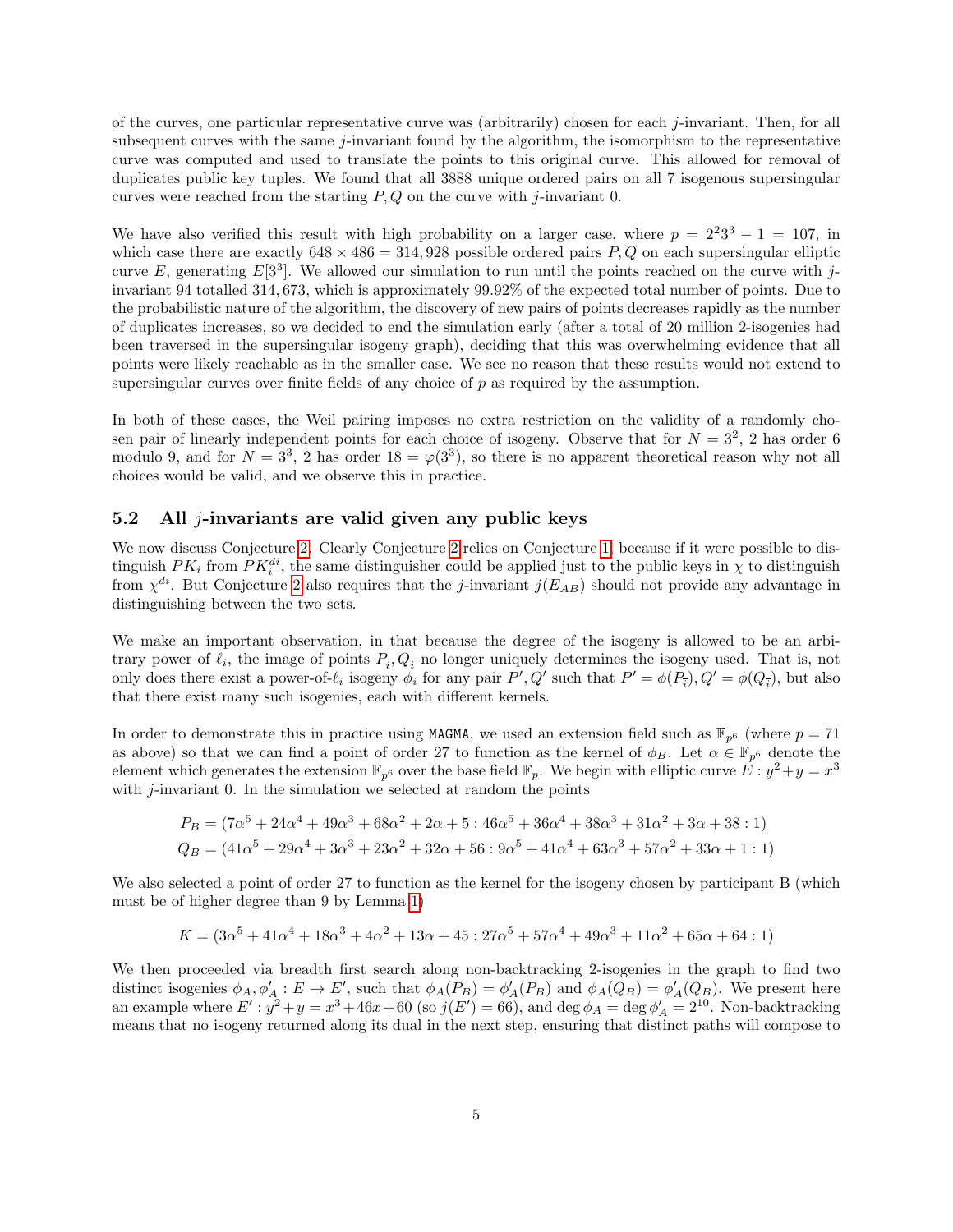produce isogenies with different kernels.

$$
\phi_A(P_B) = (28\alpha^5 + 25\alpha^4 + 54\alpha^3 + 59\alpha^2 + 8\alpha + 66 : 66\alpha^5 + 64\alpha^4 + 36\alpha^3 + 63\alpha^2 + 29\alpha + 23 : 1)
$$
  

$$
\phi_A(Q_B) = (21\alpha^5 + \alpha^4 + 5\alpha^3 + 62\alpha^2 + 6\alpha + 66 : 58\alpha^5 + 67\alpha^4 + 51\alpha^3 + 36\alpha^2 + 47\alpha + 48 : 1)
$$

Simply showing that isogenies with different kernels exist which produce the same public keys is an interesting observation. But to properly support Conjecture [2,](#page-2-1) we wish to demonstrate that these different kernels can produce different curves  $E_{AB}$ . The image of K under each of these isogenies is

$$
\phi_A(K) = (44\alpha^5 + 39\alpha^4 + 59\alpha^3 + 41\alpha^2 + 55\alpha + 64 : 7\alpha^5 + 39\alpha^4 + 61\alpha^3 + 64\alpha^2 + 14\alpha + 47 : 1)
$$
  

$$
\phi'_A(K) = (67\alpha^5 + 49\alpha^4 + 11\alpha^3 + 19\alpha^2 + 53\alpha + 49 : 40\alpha^5 + 65\alpha^4 + 13\alpha^3 + 24\alpha^2 + 12\alpha + 67 : 1)
$$

Finally, each of these images of degree 27 are used to create an isogeny  $\phi_{AB}, \phi'_{AB}$  to complete the SIDH square. The first determines an isogeny to the isomorphism class of curves with  $j$ -invariant 17, while the second gives j-invariant 48. Thus, despite both  $\phi_A, \phi'_A$  giving the same public key triple, each gives a different curve  $E_{AB}$  in this degree-insensitive key exchange. This shows that  $E_{AB}$  is not uniquely determined and strongly supports Conjecture [2.](#page-2-1) To demonstrate that there exist such "collisions" which produce any supersingular j-invariant would be computationally intensive in practice but the presence of at least one such case is strong evidence for our conjecture.

#### 6 The di-SI-GDH oracle

Above we have discussed a particular problem of distinguishing between the set of all valid SIDH commutative diagrams  $\chi^{ds}/\chi^{di}$ , and a set of all tuples of supersingular elliptic curves with all possible choices of points (subject to the easy-to-compute restrictions above) on them and all possible shared-secret j-invariants,  $\chi$ . In this section we briefly relate this to the specific working of the di-SI-GDH oracle of Fujioka et al. [\[FTTY19\]](#page-6-2). The oracle recieves public SIDH parameters including the curve E, points  $P_A, Q_A, P_B, Q_B \in E$ , and (candidate) public key tuples of party  $A$  and  $B$ , along with a j-invariant representing the shared secret obtained through the SIDH protocol with these keys. The oracle then returns true if isogenies exist between  $E, E<sub>A</sub>$ ,  $E_B$ , and a curve  $E_{AB}$  such that the public points are mapped in the correct way and the j-invariant of  $E_{AB}$  is equal to the one provided (see Figure [1\)](#page-0-0). This oracle is used in the security proof to allow a correct simulation in the random oracle model.

Consider, firstly, the public key triples  $(E', P', Q')$  provided. Assuming the points obey the subgroup generation and Weil pairing restrictions, Conjecture [1](#page-2-0) claims that these provide no way to distinguish between  $PK_i$  and  $PK_i^{di}$ , which are equal sets. But in addition to this, we give evidence to support the claim (Conjec-ture [2\)](#page-2-1) that even by fixing a choice of two public keys, any choice of j-invariant  $j(E')$  is still valid for some degree-insensitive choice of isogenies. We have given experimental evidence that there exist many different isogenies that produce any public key, each with a different kernel. We conjecture that because the kernels of these isogenies uniquely determine the final elliptic curve  $E_{AB}$  in the SIDH protocol, but because these kernels are not determined by the public keys, that any j-invariant would be a valid shared secret for any choice of public keys.

Thus we conjecture that the degree-insensitive SI-GDH oracle as a distinguisher between  $\chi$  and  $\chi^{di}$  cannot exist, because these sets are equal.

## 7 Conclusion

Our experiments give evidence to support our conjectures that all valid triples  $(E', P'_B, Q'_B)$  can arise in the degree-insensitive case (Conjecture [1\)](#page-2-0), and that any j-invariant of the final shared curve isomorphism class is valid (Conjecture [2\)](#page-2-1). Hence it does not make sense to consider a distinguisher between this set and